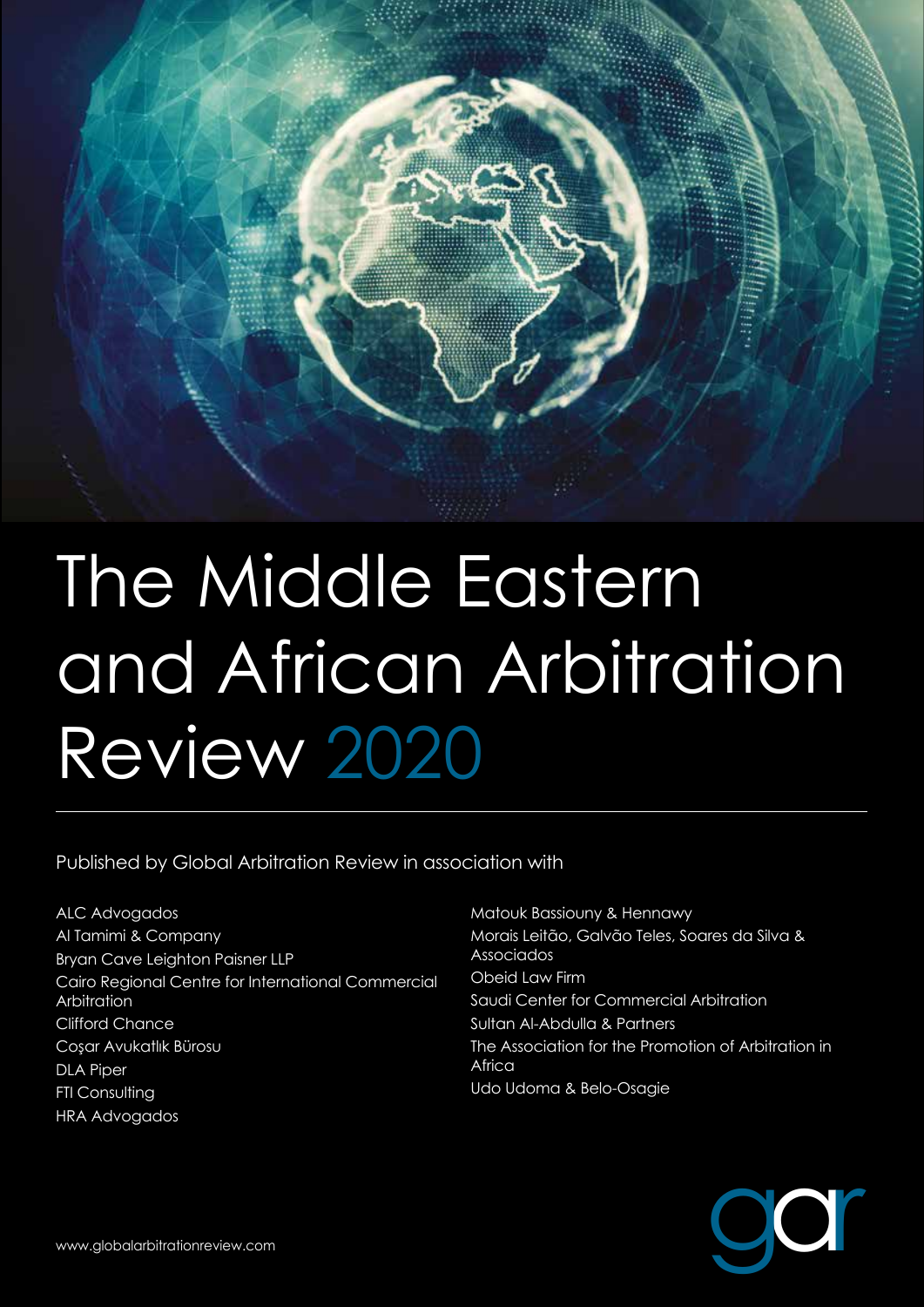A Global Arbitration Review Special Report

Reproduced with permission from Law Business Research Ltd This article was first published in April 2020 For further information please contact Natalie.Clarke@lbresearch.com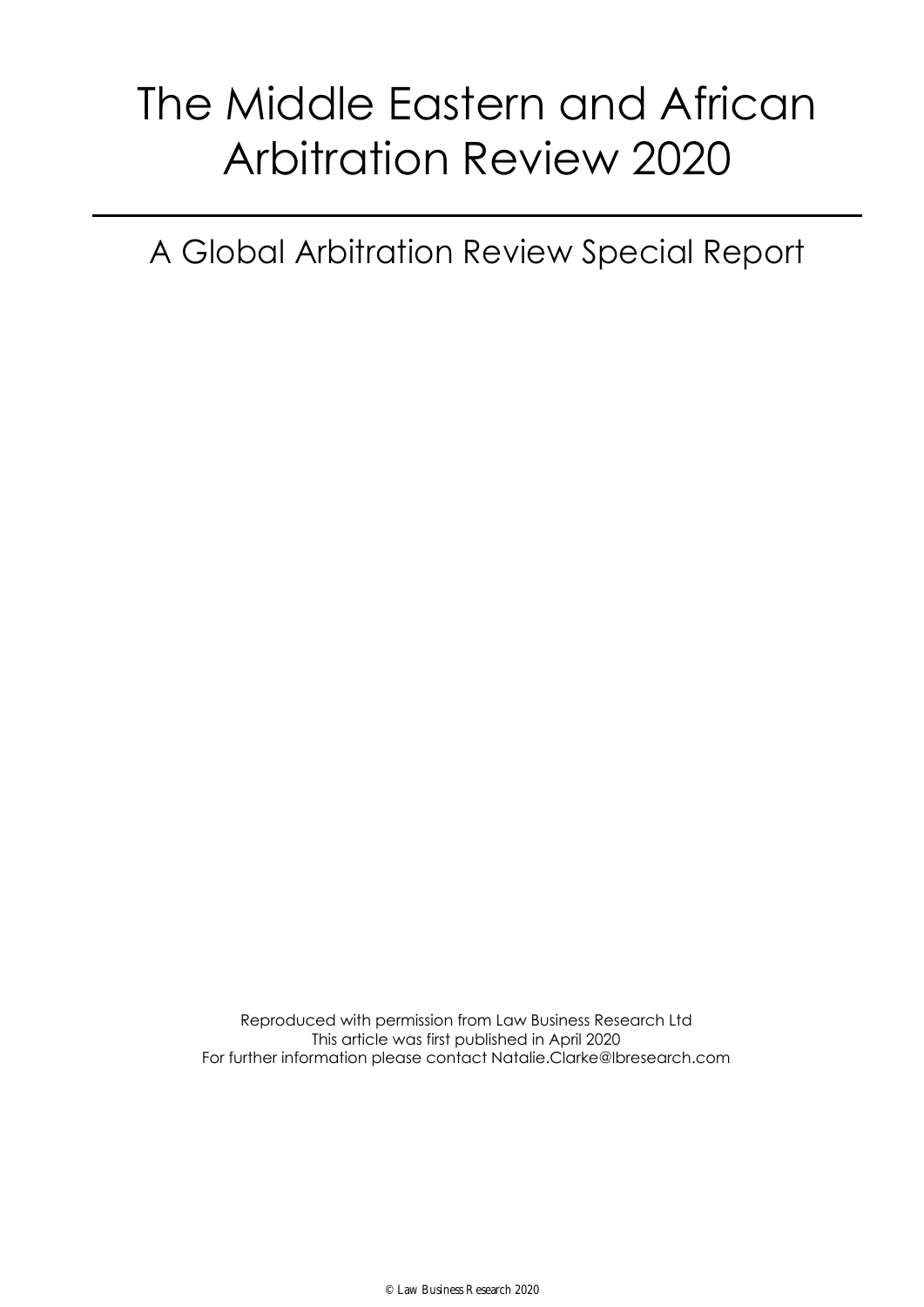**Account manager** J'nea-Louise Wright

**Head of content production** Simon Busby **Editorial coordinator** Hannah Higgins **Production editor** Harry Turner **Subeditor** Hilary Scott

**Publisher** David Samuels

**Cover image credit** iStock.com/blackdovfx

Subscription details To subscribe please contact: Global Arbitration Review Meridian House, 34-35 Farringdon Street London, EC4A 4HL United Kingdom Tel: +44 20 3780 4134 Fax: +44 20 7229 6910 subscriptions@globalarbitrationreview.com

No photocopying. CLA and other agency licensing systems do not apply. For an authorised copy, contact claire.bagnall@globalarbitrationreview.com.

The information provided in this publication is general and may not apply in a specific situation. Legal advice should always be sought before taking any legal action based on the information provided. This information is not intended to create, nor does receipt of it constitute, a lawyer–client relationship. The publishers and authors accept no responsibility for any acts or omissions contained herein. Although the information provided is accurate as of October 2019, be advised that this is a developing area.

ISBN 978-1-83862-256-5

© 2020 Law Business Research Limited

Printed and distributed by Encompass Print Solutions Tel: 0844 2480 112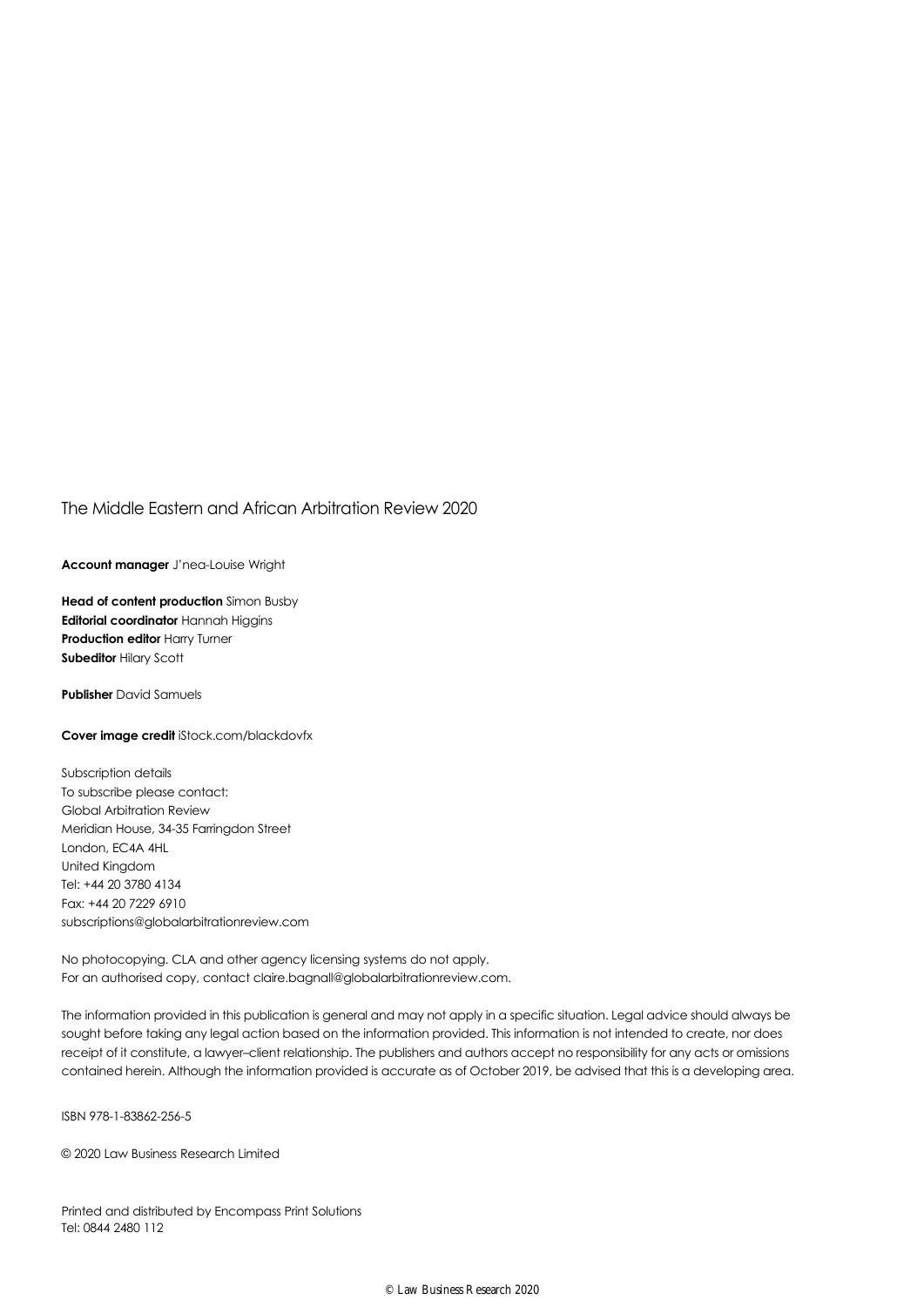## A Global Arbitration Review Special Report

### Published in association with:

ALC Advogados

Al Tamimi & Company

Bryan Cave Leighton Paisner LLP

Cairo Regional Centre for International Commercial Arbitration

Clifford Chance

Cos¸ar Avukatlık Bürosu

DLA Piper

FTI Consulting

HRA Advogados

Matouk Bassiouny & Hennawy

Morais Leitão, Galvão Teles, Soares da Silva & Associados

Obeid Law Firm

Saudi Center for Commercial Arbitration

Sultan Al-Abdulla & Partners

The Association for the Promotion of Arbitration in Africa

Udo Udoma & Belo-Osagie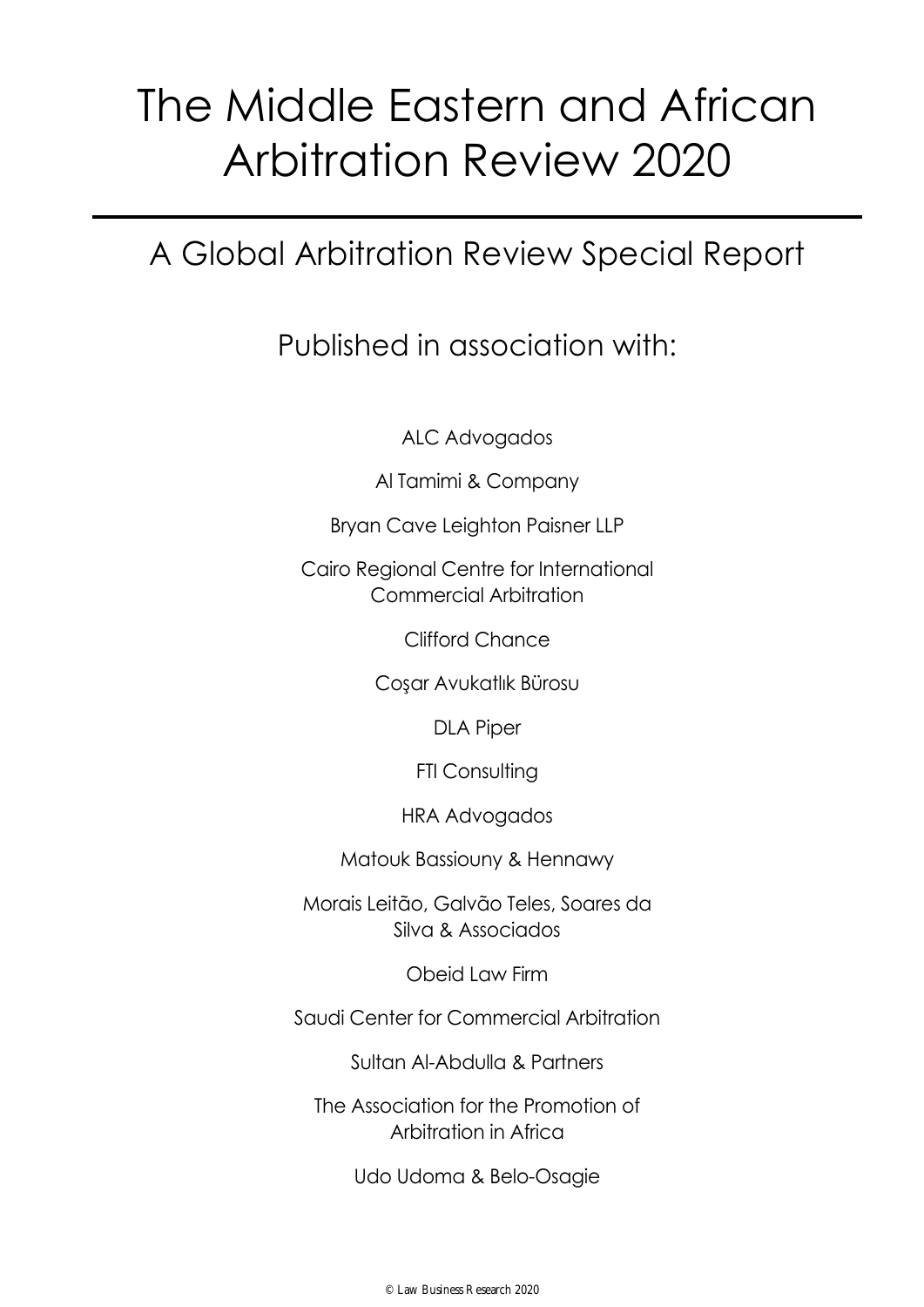Preface .....................................................................vi

#### **Overviews**

AfCFTA and the Upcoming Protocol on Investment: What Can Investors Expect? ...........1 **Théobald Naud, Maxime Desplats and Ophélie Divoy** DLA Piper

Analysing Liquidity: When the State of Matter matters to Expert Valuers in Damages Assessments.............................................................8 **Jonathan Ruffell, Steve Harris and James Church-Morley** FTI Consulting

CRCICA Overview................................................12 **Ismail Selim and Dalia Hussein** Cairo Regional Centre for International Commercial Arbitration

Energy Arbitrations in the Middle East...............17 **Thomas R Snider, Jane Rahman and Aishwarya Suresh Nair** Al Tamimi & Company

Mining Arbitrations in Africa ................................28 **Audley Sheppard QC and Louis-Alexis Bret** Clifford Chance

Recent Developments in OHADA Arbitration ..35 **Gaston Kenfack Douajni** The Association for the Promotion of Arbitration in Africa

#### **Country chapters**

| Filipe Vaz Pinto, Ricardo do Nascimento Ferreira   |
|----------------------------------------------------|
| and Frederico de Távora Pedro                      |
| Morais Leitão, Galvão Teles, Soares da Silva &     |
| Associados and ALC Advogados                       |
|                                                    |
| Amr Abbas and John Matouk                          |
|                                                    |
| Matouk Bassiouny & Hennawy                         |
|                                                    |
| Nayla Comair-Obeid                                 |
| Obeid Law Firm                                     |
|                                                    |
| Filipe Vaz Pinto, Joana Galvão Teles               |
| and Paula Duarte Rocha                             |
| Morais Leitão, Galvão Teles, Soares da Silva &     |
| Associados and HRA Advogados                       |
|                                                    |
|                                                    |
| <b>Uzoma Azikiwe and Festus Onyia</b>              |
| Udo Udoma & Belo-Osagie                            |
|                                                    |
| Thomas Williams, Ahmed Durrani and Umang Singh     |
| Sultan Al-Abdulla & Partners                       |
|                                                    |
| Saudi Arabia<br>81                                 |
| Yaseen Bin Khalid Khayyat                          |
| Saudi Center for Commercial Arbitration            |
|                                                    |
| Ułku Coşar, Ipek Sumbas Çorakçı and Hakan Yakışık  |
| Coşar Avukatlık Bürosu                             |
|                                                    |
|                                                    |
| Charles Lilley, Stephen Rigby and Justin Jie Zhang |

Bryan Cave Leighton Paisner LLP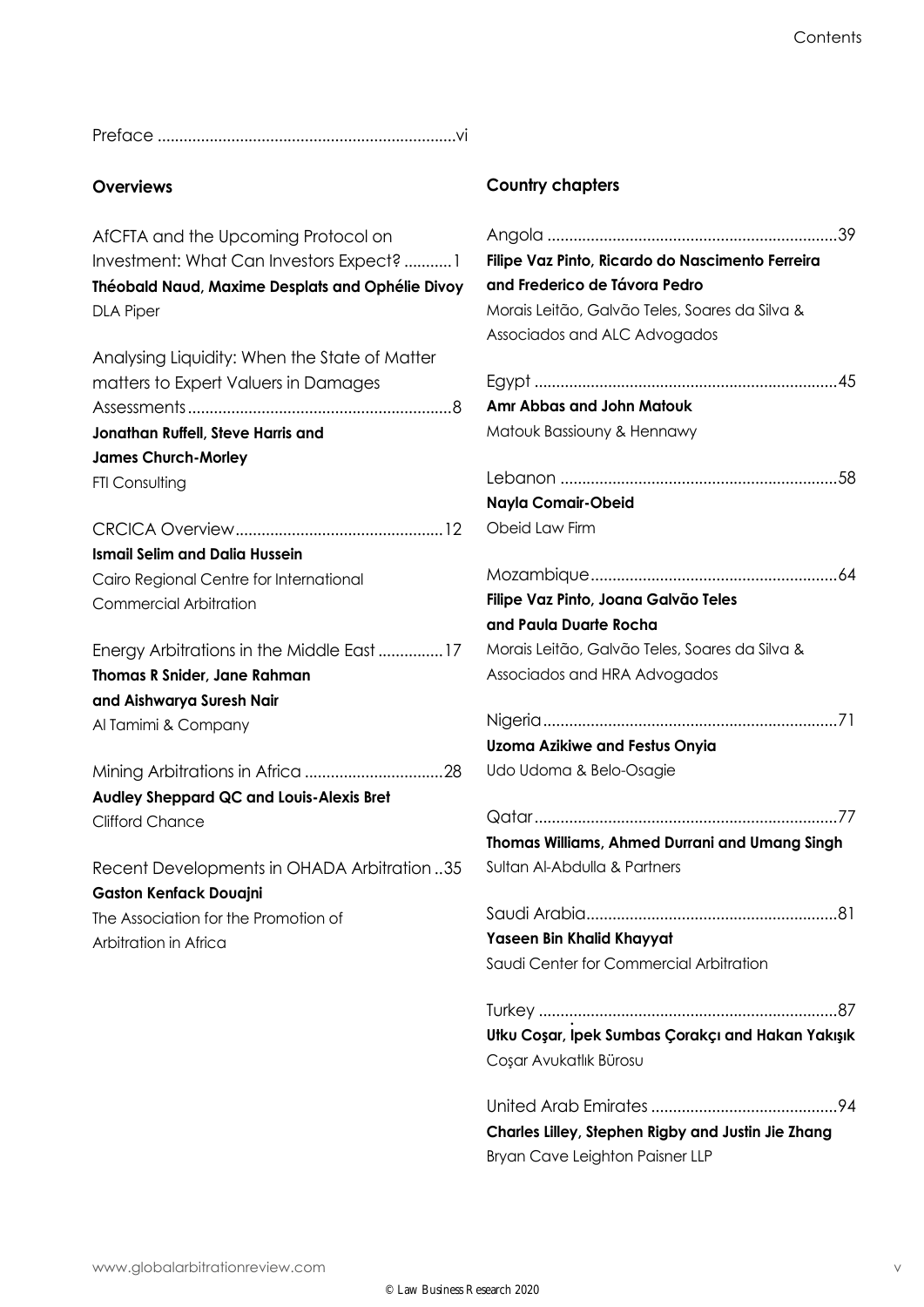Welcome to *The Middle Eastern and African Arbitration Review 2020*, one of *Global Arbitration Review*'s annual, yearbook-style reports.

*Global Arbitration Review*, for those not in the know, is the online home for international arbitration specialists everywhere, telling them all they need to know about everything that matters.

Throughout the year, *GAR* delivers pitch-perfect daily news, surveys and features, organises the liveliest events (under our GAR Live banner) and provides our readers with innovative tools and knowhow products.

In addition, assisted by external contributors, we curate a series of regional reviews - online and in print – that go deeper into the regional picture than we can in our daily news. *The Middle Eastern and African Arbitration Review*, which you are reading, is part of that series. It recaps the recent past and provides insight on what these developments may mean, from the pen of pre-eminent practitioners who work regularly in the region.

Across 15 chapters, and 97 pages, and written by 34 authors, it all adds up to an invaluable retrospective. All contributors are vetted for their standing and knowledge before being invited to take part. Their articles capture and interpret the most substantial recent international arbitration events of the year just gone, with footnotes and relevant statistics. Where there is less recent news, they provide a backgrounder – to get you up to speed, quickly, on the essentials of a particular seat.

This edition covers Angola, Egypt, Lebanon, Mozambique, Nigeria, Qatar, Saudi Arabia, Turkey and the UAE, and has overviews on energy arbitration, mining arbitration, the likely outcome of the investment talks within the AfCFTA project, and developments within OHADA.

Among the nuggets to be found:

- an analysis of the likely landing point on FET within AfCFTA;
- a breakdown of the various ways in which 'localisation' is coming to energy arbitration in the region;
- anecdotal evidence that Chinese mining investors are turning to BITs;
- news of the first successful enforcement of a foreign arbitral award through the ADGM courts; and
- Nigeria's courts recently dealt with an attempted challenge to a well-known Swiss arbitrator.

And much, much more.

We hope you enjoy the *Review*. I would like to thank the many colleagues who helped us to put it together and all the authors for their time. If you have any suggestions for future editions, or want to take part in this annual project, *GAR* would love to hear from you. Please write to insight@globalarbitrationreview.com.

Finally, I should point out that writing for this edition was completed before the current global pandemic broke out. Thus there are no direct references to these strange times we are all living through. Even so, there are moments when the content is directly on point. For example, on page 14, where our contributor on CRCICA tells the story of an arbitration between a sports organisation and broadcaster following the (enforced) cancellation of a league, to name but one. I suspect future editions will mention covid-19 a great deal. In the meantime, we wish you all a safe, and appropriately isolated, read.

#### **David Samuels**

Publisher October 2019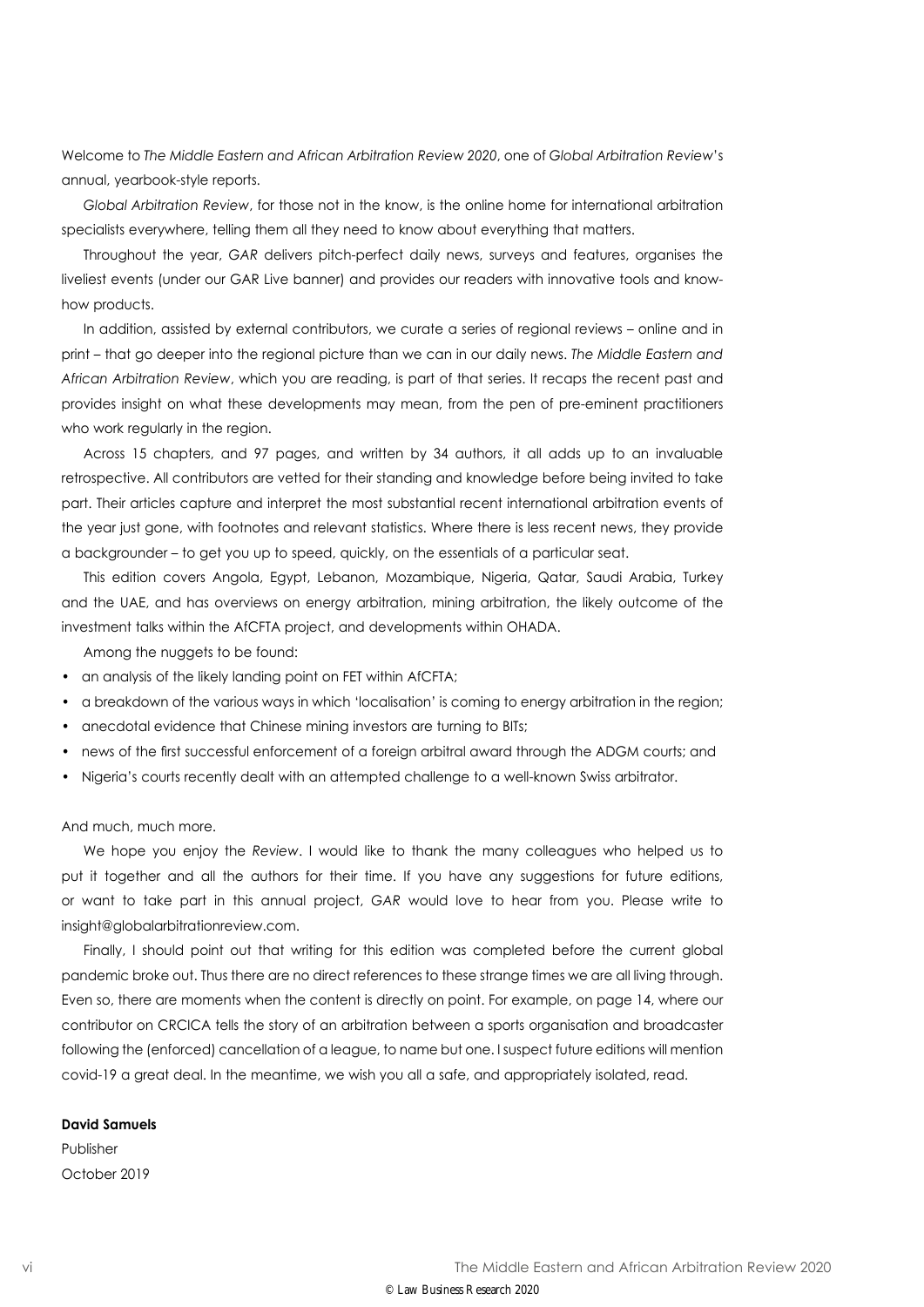### Angola

#### **Filipe Vaz Pinto, Ricardo do Nascimento Ferreira and Frederico de Távora Pedro**

Morais Leitão, Galvão Teles, Soares da Silva & Associados and ALC Advogados

#### **Introduction**

According to the World Bank statistics, Angola has a population of 30.8 million, while having recorded a gross domestic product of US\$105.7 billion in 2018.

Notwithstanding the recent slowdown, caused mostly by the decrease in oil prices – on which the Angolan economy is still deeply dependable – Angola has experienced an exponential growth of its economy since the end of the civil war in 2002, having attempted to create conditions to become more attractive to investments, both domestic and international, in several economic areas in recent years. According to the World Bank, foreign direct investments in Angola reached their peak in 2015 with US\$9.2 billion, compared to US\$1.7 billion in 2002 when the civil war ended. Since 2015, the amount of foreign direct investment has been decreasing, but there is an expectation that it will improve again in the near future.

The country's development in the recent years, in line with Africa's general economic performance, has not, however, been entirely matched by an expeditious and resourceful judicial system, capable of duly responding to the growing number of disputes that any developing economy generates. Nevertheless, the new government is focused on enhancing the efficiency of said judicial system, for instance via the creation of a new body that carries out the enforcement of judicial awards that declare the loss of assets to the state. Other recent measures relate to the adoption of new legislation addressing issues such as money laundering and the financing of terrorism, as well as a new criminal code.

In recent years, Angola's legal community has been demonstrating an increasing interest in the use of arbitration as an alternative means of dispute resolution between companies and individuals, and also involving the state and other public entities. This is reflected in the many general and sectorial legal instruments providing for and promoting the use of arbitration. In addition, an arbitration community is developing in Angola, demonstrated by the increase of discussion forums on arbitration and by the growing relevance given to arbitration by universities and other scientific institutions. Similar initiatives are also being launched by the Angolan Bar Association and local law firms.

In addition, in August 2019, a very ambitious privatisation programme known as PROPRIV was approved by the Presidential Decree No. 250/19, which enshrines the full or partial privatisation of over 190 companies that are either public companies or companies where the state holds equity. This privatisation programme started in late 2019 and the corresponding privatisation procedures of the companies listed therein are due to be triggered until 2022. Considering the hefty negotiation procedures that the PROPRIV might entail and the contracts that might be entered into between the state and investors, there is an additional need for investors to have their rights assured by a quick, neutral and specialised access to justice in case a dispute arises therefrom, and therefore the introduction of arbitration agreements in said contracts will most certainly be a reality.

#### **Arbitration in Angola**

The Voluntary Arbitration Law

Angola's first substantial step in its efforts to promote the use of arbitration began just a little over a year after the end of the civil war, when Angola's National Assembly approved the Voluntary Arbitration Law (Angolan Arbitration Law), which was enacted through Law No. 16/03 of 25 July 2003.

The Angolan Arbitration Law was greatly inspired by the former Portuguese Voluntary Arbitration Law of 1986 and, although it does not perfectly mirror the Model Law on International Commercial Arbitration of UNCITRAL, it follows many of its principles and rules.

The Angolan Arbitration Law generally admits the arbitrability of disputes pertaining to disposable rights, provided that these disputes are not subject, by special law, to the exclusive jurisdiction of judicial courts or to mandatory arbitration. Regarding any disputes involving the state or other legal persons of public law, the Angolan Arbitration Law establishes that these entities may enter into arbitration agreements:

- when the relevant dispute concerns a private law relationship;
- in administrative contracts; or
- in other cases specifically provided by law (article 1 of the Angolan Arbitration Law).

In an arbitration agreement or in a subsequent document, the parties may agree on relevant matters pertaining to the arbitration, such as the rules of the arbitration proceedings and the seat of arbitration (articles 16 and 17 of the Angolan Arbitration Law). In this respect, the parties may choose to apply the rules of an arbitral institution. If an agreement concerning these matters is not reached by the parties before the acceptance of the first-appointed arbitrator, the arbitrators will be responsible for determining the rules of the proceedings and the seat of arbitration.

Article 19 of the Angolan Arbitration Law provides that the parties may be represented or assisted by a lawyer.

The parties may also agree, in the arbitration agreement or in a subsequent document, that the ruling of the case be made according to equity or usage and custom, both national or international (article 24 of the Angolan Arbitration Law). Otherwise, the arbitral tribunal shall rule according to the applicable law. When a decision is based on usage and custom, the arbitral tribunal is, in any case, subject to the principles of Angolan public order.

Moreover, the parties may agree, again in the arbitration agreement or in a subsequent document, on a deadline for the issuance of the arbitral award (article 25 of the Angolan Arbitration Law). In case nothing is specifically agreed by the parties in that respect, the law establishes that the award must be rendered within a period of six months after the acceptance of the last-appointed arbitrator. Experience shows that this is a very tight deadline, and, therefore, it is wise for the parties and the arbitrators to agree on a more realistic time limit for the issuance of the arbitral award.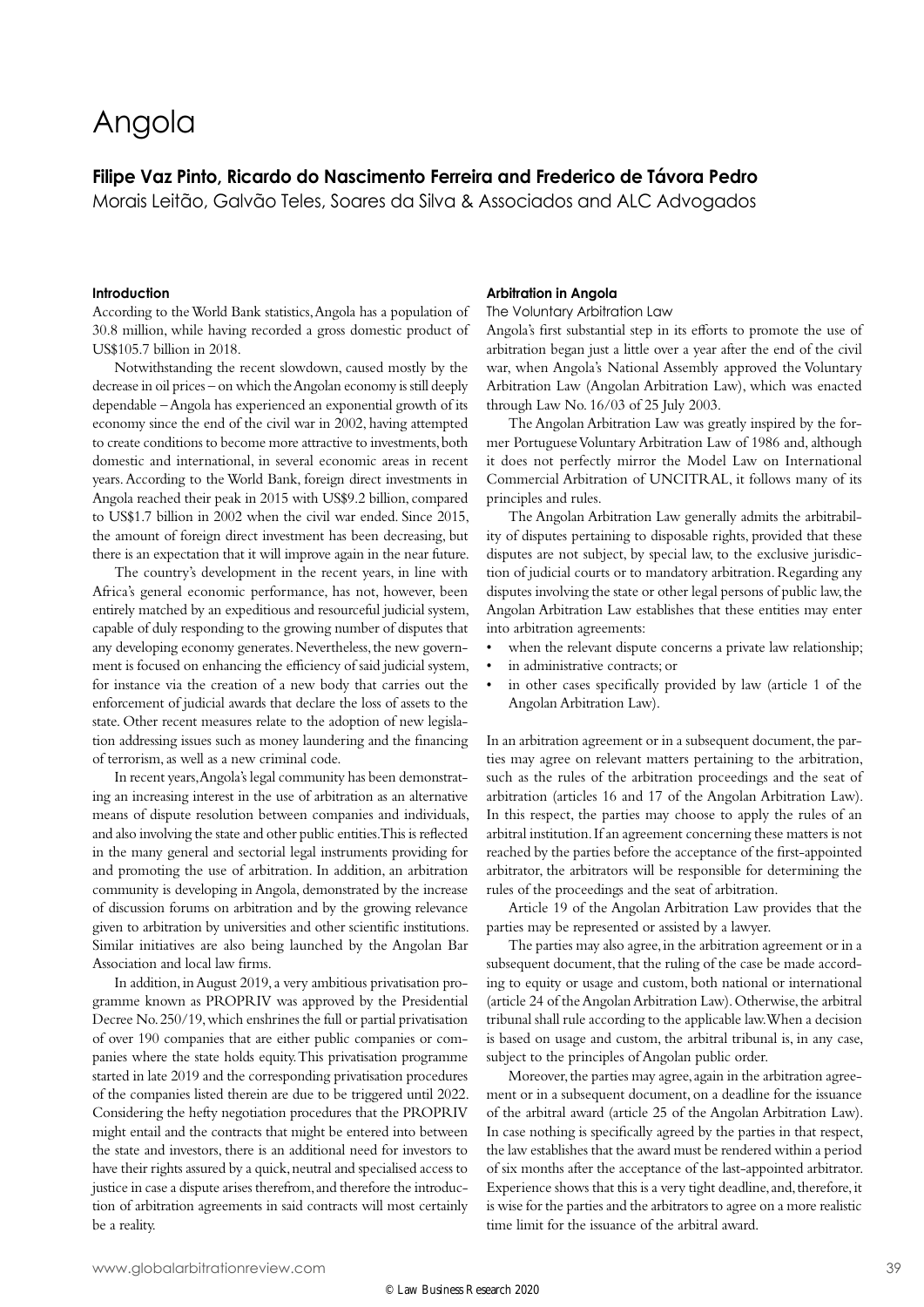Furthermore, according to the Angolan Arbitration Law, and in line with most arbitration laws, the arbitration proceedings are subject to fundamental principles of due process, including the principle of equality of the parties and the adversarial principle (article 18 of the Angolan Arbitration Law).

Arbitral awards produce the same effects as judicial decisions rendered by state courts and are enforceable when condemnatory (article 33 of the Angolan Arbitration Law). Additionally, and as further discussed below, Angola acceded in 2017 to the New York Arbitration Convention on the Recognition and Enforcement of Foreign Arbitral Awards.

Contrary to many laws and regulations on voluntary arbitration and also to the UNCITRAL Model Law on International Commercial Arbitration, the default rule under the Angolan Arbitration Law for domestic arbitrations is that arbitral awards are appealable on the merits to local courts under the same terms as judicial decisions, unless the parties have previously waived the right to appeal (article 36 of the Angolan Arbitration Law). Such waiver may result from the referral to institutional arbitration rules that exclude the possibility of appeal. This is obviously an issue that must be carefully considered at the stage of drafting the arbitration agreement. In cases where the parties allow the arbitral tribunal to rule according to equity, the award is unappealable.

In any event, the arbitral award may be set aside for one of the reasons specified in the Angolan Arbitration Law for that purpose, notably when:

- the dispute is not arbitrable;
- the award is rendered by an arbitral tribunal with no jurisdiction;
- the arbitration agreement has expired; or
- the award lacks the statement of grounds (article 34 of the Angolan Arbitration Law).

Unlike the right to appeal, the right to request the setting aside of the award cannot be waived by the parties.

The Angolan Arbitration Law distinguishes domestic arbitration and international arbitration and also applies to the latter. Article 40 of the Angolan Arbitration Law defines international arbitration as the arbitration that brings into play the interests of international trade, namely where:

- the parties to an arbitration agreement have their domiciles in different states when the arbitration agreement is entered into;
- the place of arbitration, the place where a substantial part of the obligations resulting from the legal relationship from which the dispute arises or the place with which the conflict has a closer connection is not located in the state where the parties are domiciled; or
- the parties have expressly agreed that the object of the arbitration agreement is connected to more than one state.

In the context of international arbitration, the parties may agree on the language of the arbitration, and, if no agreement is reached between the parties, the arbitral tribunal will determine the language to be used in the proceedings (article 42 of the Angolan Arbitration Law).

Moreover, the arbitral tribunal applies to the case the substantive law agreed to by the parties. If such agreement does not exist, the arbitral tribunal applies the substantive law resulting from the relevant conflict of law rules. The tribunal may only decide according to equity or resort to amiable composition when the parties have expressly authorised it to do so, and must, in any case, respect the usages and customs of international trade applicable to

the object of the arbitration agreement (article 43 of the Angolan Arbitration Law).

Contrary to domestic arbitration, the Angolan Arbitration Law establishes the default rule that arbitral awards rendered in the context of international arbitration are not appealable, unless the parties have agreed on the possibility of appeal and set the terms of that appeal (article 44 of the Angolan Arbitration Law). This rule is in line with the best practices in international arbitration.

Subject to the above-mentioned rules specifically applicable to international arbitration, and in the absence of further regulation agreed to by the parties, international arbitration is regulated by the same provisions applicable to domestic arbitration (article 41 of the Angolan Arbitration Law).

#### **Institutional arbitration**

In the context of promoting and facilitating the use of arbitration, it is also worth mentioning Decree No. 4/06 of 27 February 2006, which concerns the creation of arbitration centres. This decree grants to the Minister of Justice the powers to authorise the creation of those centres and establishes the respective licensing procedures.

The possibility of institutional arbitration was already established in article 45 of the Angolan Arbitration Law. Institutional arbitration is seen in Angola as an important alternative means for resolving disputes because it provides certainty, predictability and legal security to legal relationships through a system that is both flexible and controlled, considering that it operates under the auspices of an institution.

To this date, some arbitration centres have already been authorised in Angola, including:

- the Centre for Extrajudicial Dispute Resolution (CREL);
- the Angolan Centre for Arbitration of Disputes (CAAL);
- the CEFA Arbitration Centre:
- the Harmonia Dispute Resolution Centre;
- the Arbitral Juris; and
- the Mediation and Arbitration Centre of the Angolan Industrial Association (CAAIA).

Unfortunately, to date, many of these centres seem to have been engaging in little arbitral activity.

#### **Special regimes**

In further effort to support the use of arbitration and recognising the lack of resources and celerity of the judicial system, as well as the benefits of alternative means of dispute resolution, the Angolan government approved, in 2006, Resolution No. 34/06 of 15 May 2006, which reaffirmed the purpose of promoting the use of alternative means of dispute resolution, such as mediation and arbitration, and that the resolution of disputes between the state and any private party through such alternative means should be actively proposed and accepted by the state.

This openness to arbitration is patent in several sectorial regimes that mention arbitration as a legitimate means of resolution of the disputes that may arise under their scope.

In this context, the Petroleum Activities Law, approved through Law No. 10/04 of 12 November 2004, establishes the rules of access to and performance of petroleum operations in Angola. Article 89 of this law indicates that strictly contractual disputes that may arise between the competent ministry and the licensees, or between the National Concessionary and its associates, are subject to arbitration, as provided in the relevant licences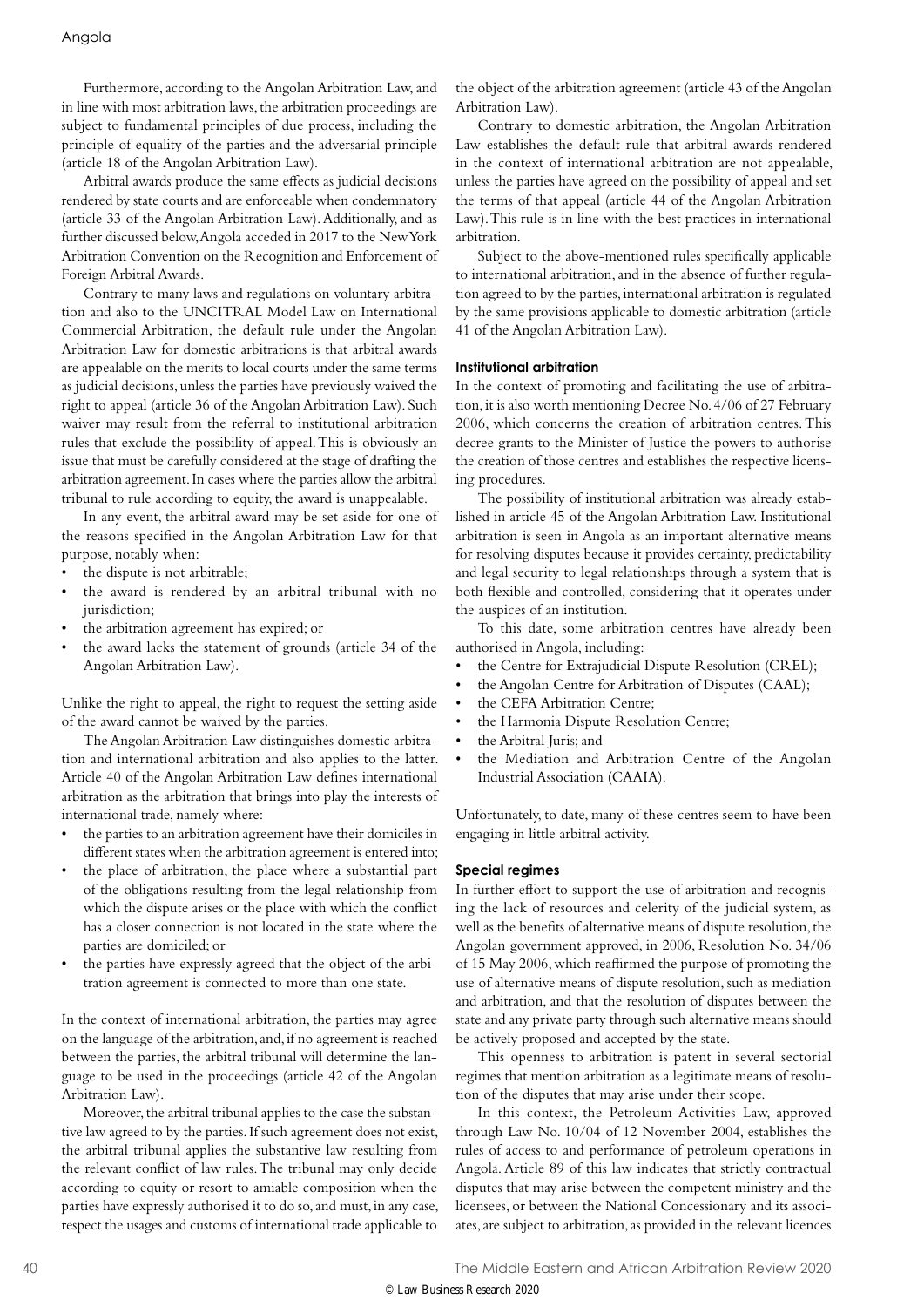or contracts. However, that same provision imposes that the arbitral tribunal be seated in Angola, apply Angolan law and conduct the arbitration in Portuguese, Angola's official language.

Another important regime is the Private Investment Law, approved by Law No. 10/18 of 26 June 2018, which defines the principles underlying private investment in Angola and regulates the benefits and aids provided by the Angolan state to private investors, as well as their rights, duties and guarantees. Article 15 of this law states that disputes regarding disposable rights may be resolved through alternative means of dispute resolution, notably negotiation, mediation, conciliation and arbitration, provided that no special law submits those disputes to the exclusive jurisdiction of judicial courts or to mandatory arbitration.

Other relevant sectorial legal regimes that also mention the possibility of resorting to arbitration include the following:

- the Securities Code, approved by Law No. 22/15 of 31 August 2015, in its articles 131 and 223;
- the Legal Regime of Compensatory Measures, approved by Law No. 20/16 of 29 December 2016, in its article 26; and
- the Law on Public-Private Partnerships, approved by Law No. 2/11 of 14 January 2011, in its article 20.

#### **The entry into force of the New York Convention**

In 2017, Angola took a significant step towards becoming a more arbitration-friendly country by acceding to the New York Convention on the Recognition and Enforcement of Foreign Arbitral Awards. The process of ratification began with Resolution No. 38/2016, published in the Official Gazette of the State on 12 August 2016.

Angola made a reservation to the application of this convention, stating that, on the basis of reciprocity, it will only apply the convention in cases where the arbitral awards are rendered in the territory of another state that is both a party to the Convention and a state recognised by the state of Angola.

Therefore, since 4 June 2017, the date of entry into force of the New York Convention in Angola, the recognition and enforcement in Angola of arbitral awards rendered in states that are also party to the New York Convention will be subject to the rules and procedures established in the New York Convention, supplemented, where necessary and compatible with the New York Convention, by the rules of the Angolan Civil Procedure Code.

Furthermore, under article II of the New York Convention, Angolan courts must recognise and enforce arbitration agreements that satisfy the conditions established in the Convention. If legal proceedings concerning a matter subject to an arbitration agreement are brought before Angolan courts, the court, at the request of one of the parties, shall decline jurisdiction, unless it finds that the arbitration agreement is null and void, inoperative or incapable of being performed.

#### **Investment arbitration in Angola**

Angola is obviously not new to the protection of foreign investments and has introduced several reforms to encourage those investments (such as the PROPRIV approved in 2019). Moreover, Angola has taken some steps towards arbitration in the context of investment disputes, although the more recent reforms seem to call for a paradigm shift.

First, as stated above, the Private Investment Law is an important legal instrument to foster and protect investments in Angola, including by foreign investors. This law grants to foreign investors, with some variations, many of the most common standards of protection, such as protection of private property and against

expropriation, full protection and security and free transfer of investment-related funds.

Article 15 of this law grants to investors the right to resort to Angolan courts for purposes of protecting their rights and interests. As explained above, this provision also contemplates the possibility of arbitration to resolve disputes concerning disposable rights arising from this law. The former Private Investment Law required an arbitration to take place in Angola and to be governed by Angolan law both as to the substance of the case and to the conduct of the proceedings, but these restrictions were not transposed to the new law.

Second, Angola is a party to five bilateral investment treaties (BITs) that are currently in force with the following countries: Italy, Cape Verde, Germany, Russia and Brazil. Those bilateral investment treaties establish the typical set of rights and guarantees granted to foreign investors, including fair and equitable treatment, compensation for expropriation, national and most favoured nation treatment and non-discrimination. The limited size of Angola's network of BITs requires a careful structuring of investments to be able to benefit from the protection of a treaty.

Regarding investor-state dispute settlement provisions, there are some differences between the BITs listed above. These are outlined below.

- BIT with Italy: where amicable discussions fail, the next step is:
	- dispute resolution by the judicial courts of the host state, ad hoc arbitration under the UNCITRAL Arbitration
	- Rules; or
	- institutional arbitration before ICSID and under the ICSID Convention, provided both Angola and Italy are parties to this convention (this option is not applicable given that Angola is not a party to the ICSID Convention).
- BIT with Cape Verde: failing the amicable discussions:
	- ad hoc arbitration; or
	- institutional arbitration before ICSID and under the ICSID Convention, provided both Angola and Cape Verde are parties to this convention (also not applicable given that Angola is not a party to the ICSID Convention);
- BIT with Germany: failing the amicable discussions:
- dispute resolution by the judicial courts of the host state,
- ad hoc arbitration under the UNCITRAL Arbitration  $Rulge$
- institutional arbitration before ICSID and under the ICSID Convention, provided both Angola and Germany are parties to this Convention (again not applicable given that Angola is not a party to the ICSID Convention); or
- institutional arbitration before ICSID and under the ICSID Additional Facility Rules, provided at least one of the states (Angola or Germany) is a party to the ICSID Convention (this option applies because Germany is a party to the ICSID Convention).
- BIT with Russia: failing the amicable discussions:
	- dispute resolution by the judicial courts of the host state,
	- ad hoc arbitration under the UNCITRAL Arbitration Rules, unless the parties choose other rules,
	- institutional arbitration before ICSID and under the ICSID Convention, provided both Angola and Russia are parties to this Convention (not applicable as Angola is not a party to the ICSID Convention); or
	- institutional arbitration before ICSID and under the ICSID Additional Facility Rules, if both Angola and Russia or at least one of these states are not a party to the ICSID Convention.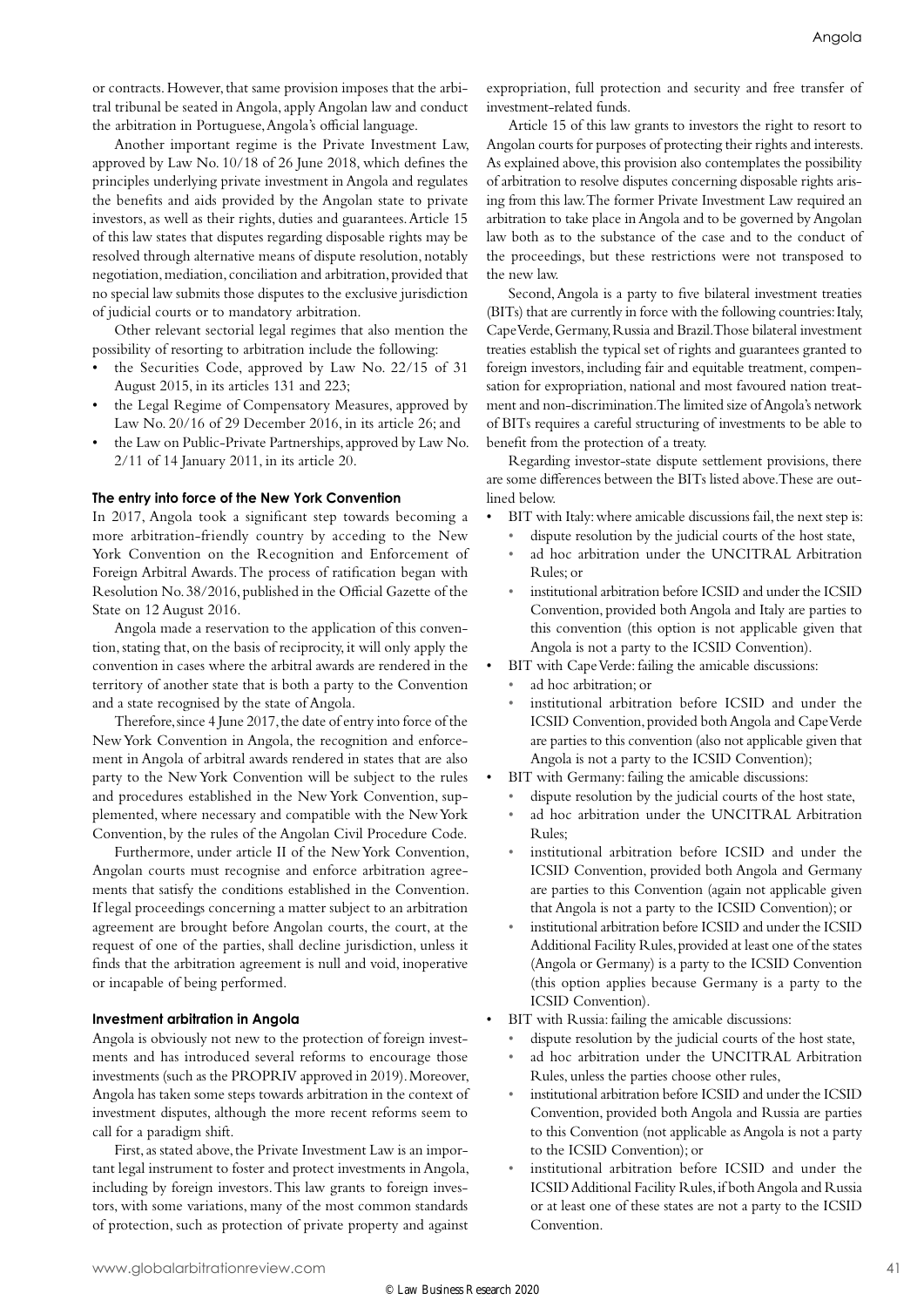As stated, Angola is not a member of the ICSID and is not a party to the ICSID Convention. However, as mentioned above, at least in the case of the BIT with Germany, there can be an ICSID arbitration involving Angola and German investors under the ICSID Additional Facility Rules, which allow for an ICSID arbitration even when the host state is not a party to the ICSID Convention.

Angola has also entered into other bilateral investment treaties with other states, but those have not yet entered into force. An example is the BIT between Angola and Portugal, which was signed around 10 years ago but is not yet in force, although the expectation is that it may become effective shortly.

The BIT between Angola and Portugal also provides for amicable discussions to resolve investment disputes and, failing such discussions, it provides for:

- dispute resolution by the judicial courts of the host state,
- ad hoc arbitration under the UNCITRAL Arbitration Rules,
- institutional arbitration before ICSID and under the ICSID Convention:
- if one of the states (Angola or Portugal) is not a party to the ICSID Convention (which is the case of Angola), institutional arbitration before ICSID and under the ICSID Additional Facility Rules; or
- any other institutional arbitration or ad hoc arbitration under any other arbitration rules.

Through Decree No. 122/14 of 4 June 2014, Angola approved model provisions for BITs to be executed by Angola in the future (some authors call it Angola's model BIT). These provisions continue to include some of the main rights typically granted to foreign investors under investment treaties. However, according to Angola's model BIT and contrary to the BITs currently in force between Angola and foreign states, those rights are no longer enforceable through investor-state arbitration, but rather through consultations between the contracting states and, in case of failure of those consultations, through state-to-state dispute resolution via the International Court of Justice.

In this context, the Cooperation and Facilitation Investment Agreement signed between Angola and Brazil on 1 April 2015, which is also already in force (as mentioned above), is a first example of a new generation of BITs after the approval of the 'model BIT' through the referred Decree No. 122/14. Contrary to the other BITs in force between Angola and foreign states, this new agreement with Brazil no longer provides for investor-state arbitration, but rather for state-to-state arbitration.

Still in the context of investment protection, Angola is not a member of the Organization for the Harmonization of Business Law in Africa, which aims at promoting investment and arbitration as an instrument for the settlement of contractual disputes. However, Angola is a member of the Multilateral Investment Guarantee Agency (MIGA).

Angola is also a member of several multilateral treaties that establish either arbitration clauses or other alternative dispute resolution mechanisms. One example of said treaties is the Cotonou Agreement, signed between the European Union and the African, Caribbean and Pacific Group States (ACP States), in which Angola participates via the Southern African Development Community (SADC). This agreement advises the contracting parties entering into investment agreements to thoroughly study the main clauses aimed at protecting said investment, which

includes, among others, the provision for international arbitration in the event of any disputes between the investor and the host state. Moreover, the Cotonou Agreement also establishes that the signatory states shall cooperate and support each other in the necessary economic and institutional reforms and policies that contribute to the creation of a safe environment for the investment. One of the areas where this cooperation is especifically foreseen is the modernisation and development of mediation and arbitration systems. The Cotonou Agreement also submits any dispute between the signatory parties arising from its interpretation or application to the Council of Ministers, which comprises, on one hand, the members of the Council of the European Union and of the European Commission and, on the other hand, a member of the government of each ACP State. In case the Council of Ministers is not successful in solving the dispute, either party may request that the matter be referred to arbitration and the procedure to be applied, unless the arbitrators decide otherwise, shall be the one that is established in the regulation of the Permanent Court of Arbitration for International Organisations and States.

Finally, the ratification and entry into force of the New York Convention, as described above, is also another major step towards the protection of foreign investors in Angola, as it will allow foreign investors to resolve their investment disputes through arbitration outside Angola and to then have any foreign arbitral awards recognised and enforced in Angola. This is especially relevant considering that Angola is not a party to the ICSID Convention, that arbitration proceedings under the ICSID Additional Facility Rules can only be held in states that are parties to the New York Convention and that the awards made under the ICSID Additional Facility Rules are subject to the recognition and enforcement regime of the New York Convention.

#### **Conclusion**

Notwithstanding the efforts resulting from all the general and special laws, regulations and other legal instruments favourable to arbitration and the existence of an emerging arbitral community, the reality is that the arbitral culture in Angola is still at an early stage.

Some of the reforms introduced by the Angolan government are very recent and still need to be implemented. The same applies to the entry into force of the New York Convention, which is certainly a landmark in Angola's steps towards the promotion of foreign investment and the openness to arbitration, but still requires testing in practice. In any event, there seems to be a clear tendency for commercial arbitration to continue to grow in Angola.

Regarding investment arbitration, a paradigm shift can already be observed, with investor-state arbitration already being excluded from the most recent investment treaty signed by Angola, which may pose certain risks.

At a time when many call for the end of investment arbitration, with several proposals being presented for the implementation of a more judicial-based system (as opposed to an arbitration-based system) to resolve investment disputes, it remains to be seen how Angola will cope with the need to catch up in its development in terms of promotion and protection of private investment and, at the same time, to follow the international trends regarding the resolution of investment disputes.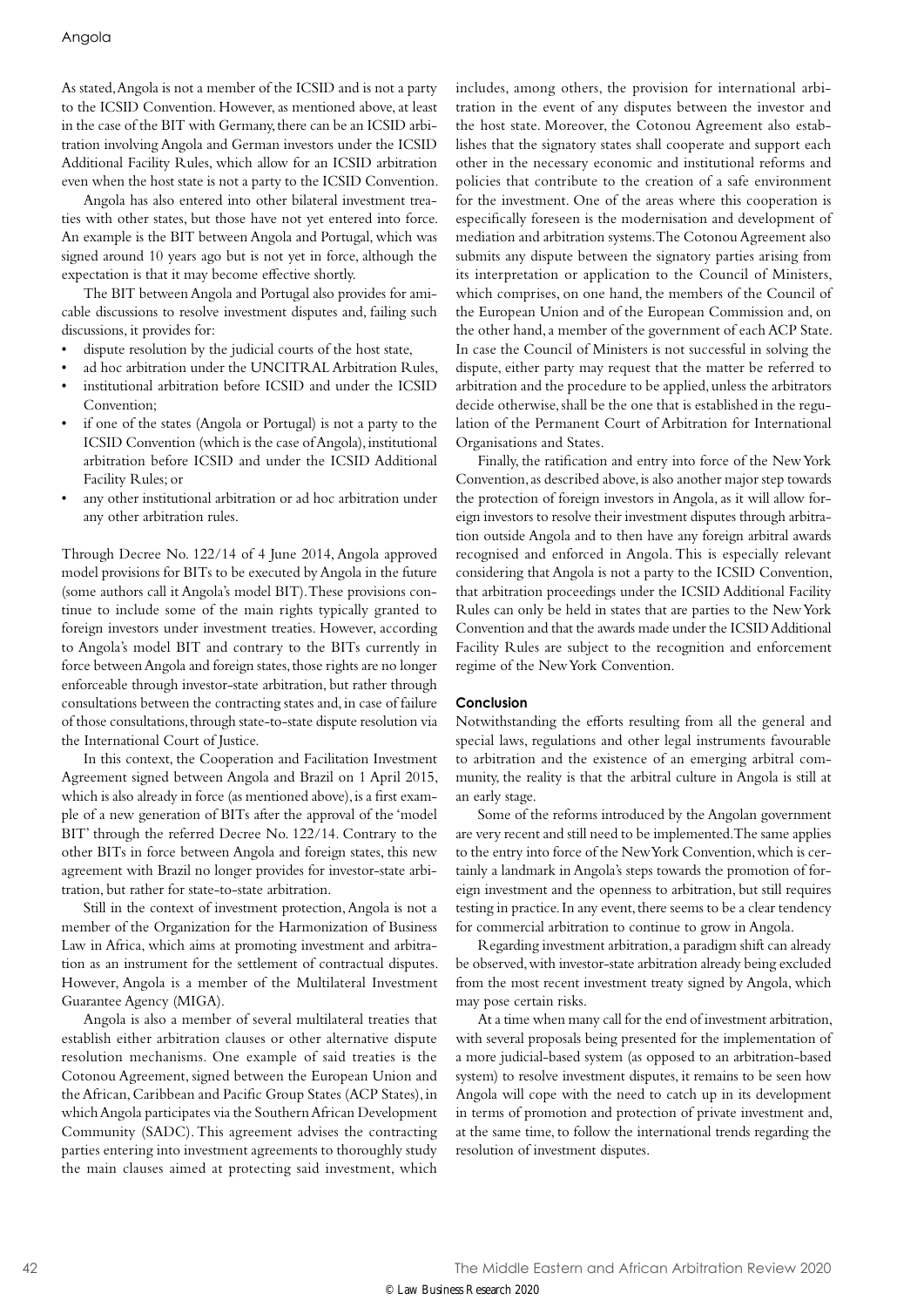

#### **Filipe Vaz Pinto**

Morais Leitão, Galvão Teles, Soares da Silva & Associados

Filipe Vaz Pinto is a partner of Morais Leitão since 2014. He co-leads Morais Leitão litigation and arbitration department and focuses his practice on arbitration, particularly international arbitration.

He acts as counsel in domestic and international arbitrations in a variety of industry sectors, including aviation, banking, construction, defence, energy, food and beverage, infrastructures, insurance, media and advertising, mining, public-private partnerships, transfers of technology and trusts.

He is also regularly appointed as arbitrator.

Until recently, Filipe Vaz Pinto was a vice president of the Commercial Arbitration Centre of the Portuguese Chamber of Commerce and Industry and is now a Board member of the Portuguese Arbitration Association and of the International Chamber of Commerce (ICC) Arbitration Commission, as well as of the Executive Commission of the Portuguese Committee of ICC.

He regularly participates as lecturer in postgraduate courses on arbitration and participates as speaker in seminars and conferences.

He is listed by *Who's Who Legal: Arbitration* as 'Future Leader (Partner)'. In 2015, Filipe Vaz Pinto was awarded with the '40 under 40 award', organised by *Iberian Lawyer*, which distinguishes 40 lawyers under the age of 40 in Portugal and Spain.



**Ricardo do Nascimento Ferreira** Morais Leitão, Galvão Teles, Soares da Silva & Associados

Ricardo do Nascimento Ferreira joined Morais Leitão in 2005. He leads one of the four litigation and arbitration teams within the department.

He works in judicial and arbitration proceedings in several areas of civil and commercial law and in contentious and noncontentious matters of intellectual property and pharmaceutical law, notably involving patents. He assists and represents national and foreign clients in pre-litigation matters and conducts and participates in domestic and multi-jurisdictional judicial and arbitration proceedings.

Ricardo is an arbitrator at the Portuguese Arbitration Centre for Industrial Property Disputes, and also at the Oporto Institute of Commercial Arbitration.

He is a co-chair of the under 40 Commission of the Portuguese Arbitration Association, a member of the Intellectual Property Commission of the International Chamber of Commerce in Portugal and a member of the editorial board of *Lisbon Arbitration by Morais Leitão*.

Ricardo is currently listed by *Who's Who Legal: Arbitration* as 'Future Leader (Non-Partner)' and has been consistently listed in *Best Lawyers*.

He is a regular speaker at conferences and academic activities related to litigation, arbitration and intellectual property.

### **MORAIS LEITÃO**

GALVÃO TELES. SOARES DA SILVA & ASSOCIADOS

Rua Castilho 165 1070-050 Lisboa Portugal Tel: +351 21 381 74 00 Fax: +351 21 381 74 99

**Filipe Vaz Pinto** fvpinto@mlgts.pt

**Ricardo do Nascimento Ferreira** rnferreira@mlats.pt

**Frederico de Távora Pedro** ftpedro@mlgts.pt

www.mlats.pt

Morais Leitão, Galvão Teles, Soares da Silva & Associados (Morais Leitão) is a leading full-service law firm in Portugal, with a solid background of decades of experience. Broadly recognised, Morais Leitão works in several branches and sectors of the law on national and international level. The firm's reputation among both peers and clients stems from the excellence of the legal services provided.

With a team comprising over 250 lawyers at a client's disposal, Morais Leitão is headquartered in Lisbon with additional offices in Porto and Funchal. Due to its network of associations and alliances with local firms and the creation of the Morais Leitão Legal Circle in 2010, the firm can also offer support through offices in Angola (ALC Advogados), Hong Kong and Macau (MdME Lawyers) and Mozambique (HRA Advogados).

The Morais Leitão international arbitration team focuses on arbitration connected to Portuguesespeaking countries. Team members have strong and diversified academic and cultural backgrounds, in-depth knowledge of the relevant industry sectors and fluency in several languages, including English, Spanish, French, German and Portuguese.

Morais Leitão has a strong tradition in international arbitration that goes back more than 25 years and its members have been consistently recognised for the quality of their services.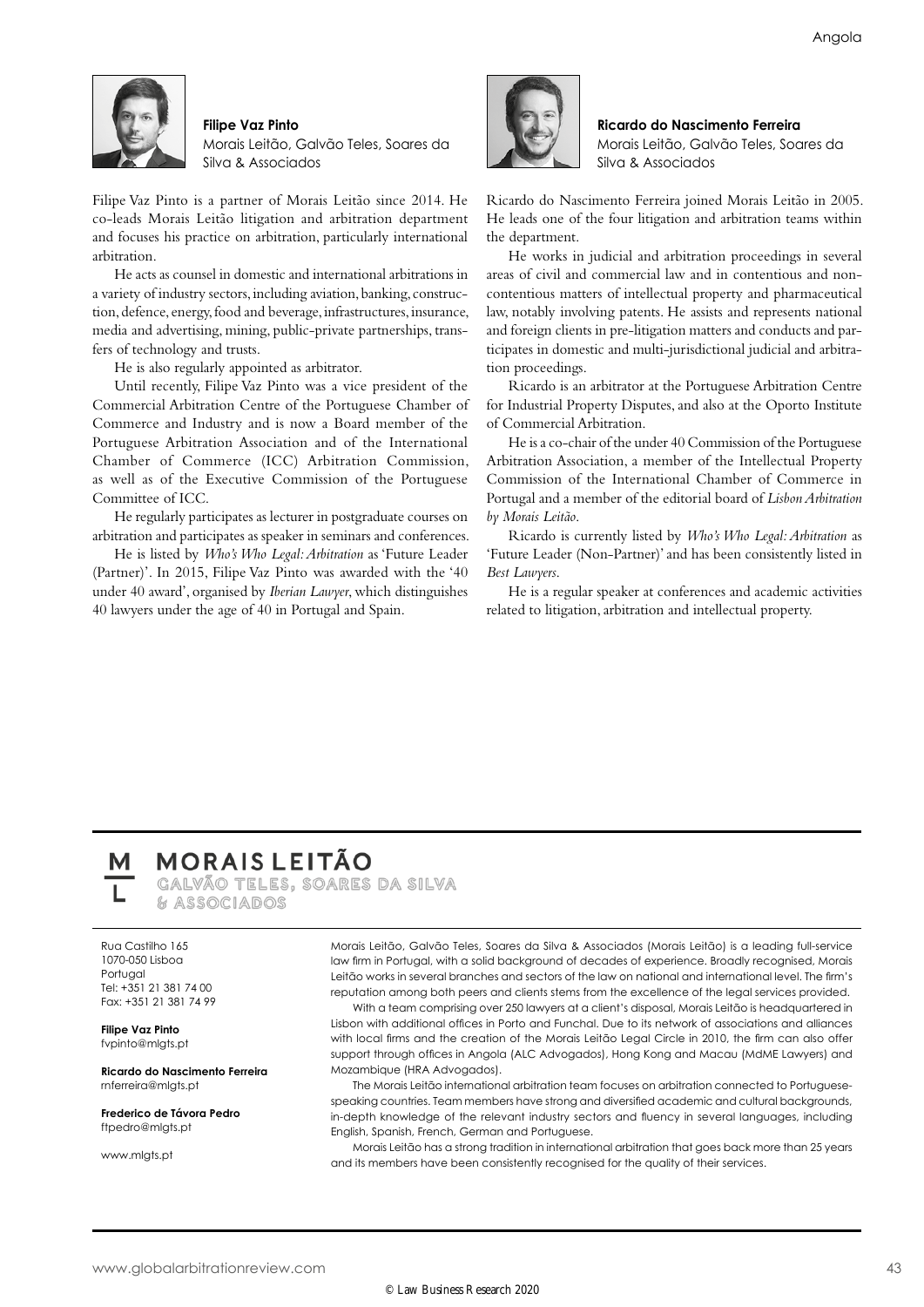

**Frederico de Távora Pedro** Morais Leitão, Galvão Teles, Soares da Silva & Associados and ALC Advogados

Frederico de Távora Pedro joined Morais Leitão in 2019 and has experience in supporting the establishment of Angolan and international companies in the Angolan market and assisting them in many day-to-day issues in the fields of corporate law and regulation, as well as arbitration and other dispute resolution mechanisms.

He also provides legal assistance on acquisitions and sales of shareholdings, joint venture contracts, private investment matters, infrastructures, energy, among others.

Frederico is also a consultant for ALC Advogados since 2019.

# **ALC** ADVOGADOS

Masuika Office Plaza Edifício MKO A, Piso 5, Escritório A Talatona Município de Belas, Luanda Angola Tel: +244 926 877 478

#### **Frederico de Távora Pedro** ftpedro@alcadvogados.com

www.alcadvogados.com

ALC Advogados is a market leader law firm in Angola. Recognised by the excellence of its work, innovation capacity and ethical and deontological values, ALC Advogados combines profound local knowledge with its remarkable international experience.

The team has solid academic training and vast knowledge in several areas of law and activity sectors, enabling its members to advise clients with high-quality technical expertise and responsiveness.

ALC Advogados is very active in private investment, corporate, oil and gas and also banking and finance. The firm is also involved in M&A projects and tax impact analysis.

ALC Advogados is the exclusive member firm of the network Morais Leitão Legal Circle for Angola.